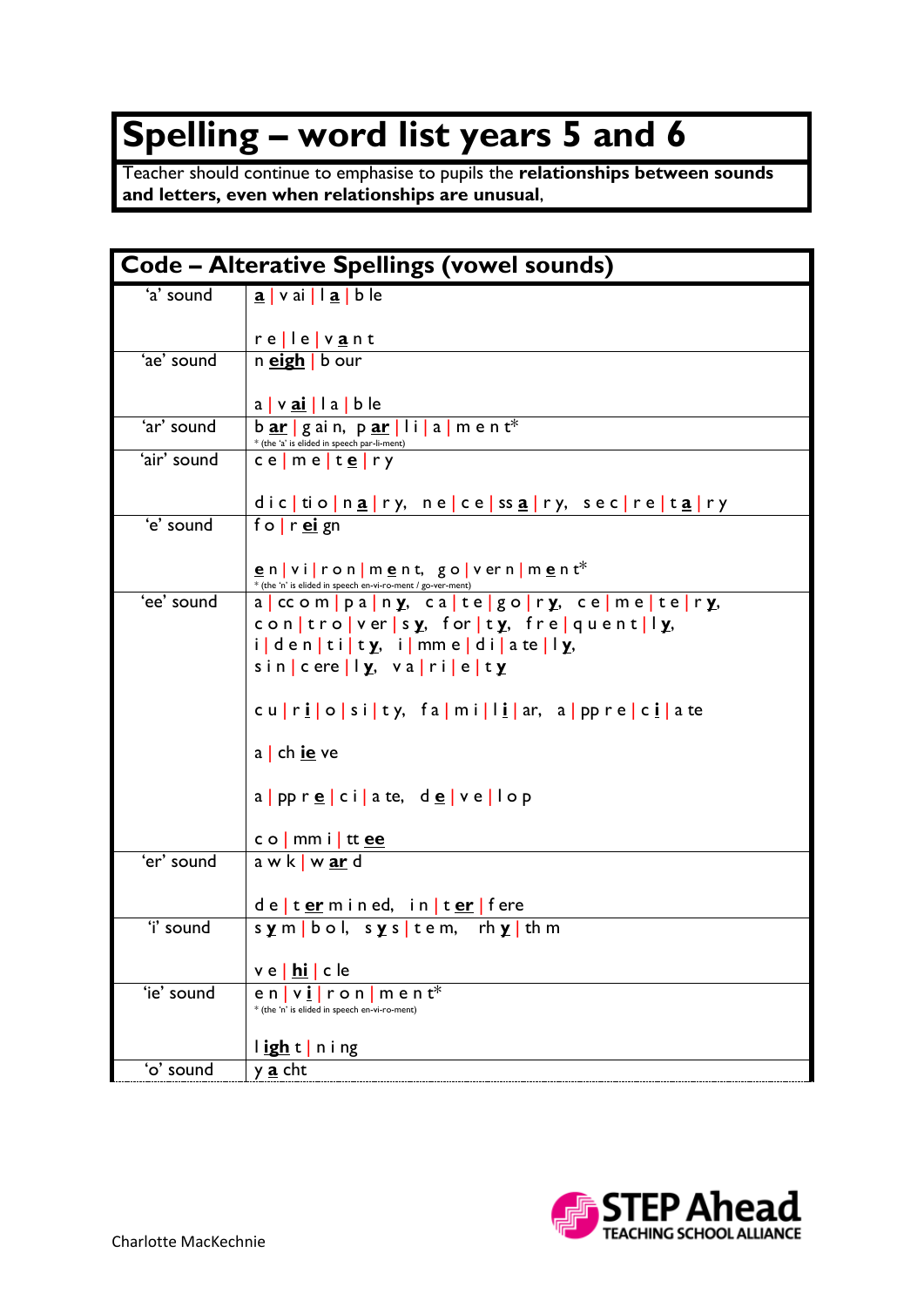## **Spelling – year 5 and 6 (continued)**

| 'oe' sound | sh <u>ou</u> I der        |
|------------|---------------------------|
|            |                           |
| 'or' sound | f <u>or</u>  ty           |
|            |                           |
|            |                           |
|            | n eigh   b our            |
|            |                           |
|            | res tau rant              |
| 'u' sound  | m i s   ch ie   v $ou$ s  |
|            |                           |
|            |                           |
|            | th $\Omega$ rough         |
|            |                           |
|            | th o   rough, b o   rough |
| 'ue' sound | in di vi du al            |
|            |                           |
|            |                           |
|            | nuisance                  |
|            |                           |
|            | q ueue                    |
| 'oo' sound | b r <u>ui</u> se          |
|            |                           |
|            |                           |

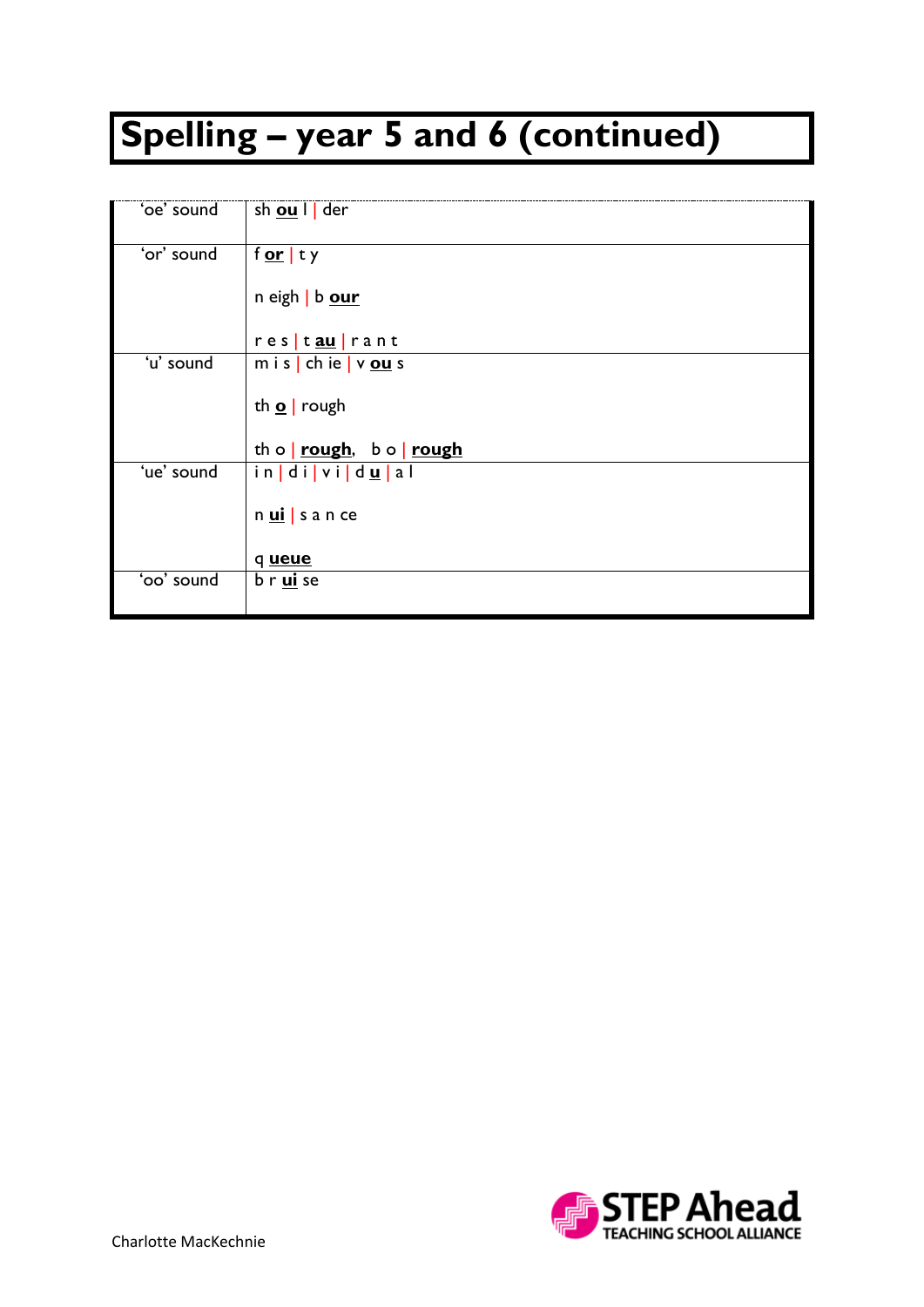## **Spelling – year 5 and 6 (continued)**

| Code - Alterative Spellings (consonant sounds)                |                                                                                             |  |
|---------------------------------------------------------------|---------------------------------------------------------------------------------------------|--|
| 'ch'                                                          | a   ch ie ve, s t o   m a ch                                                                |  |
| $\overline{f}$                                                | $\overline{\mathsf{s}\mathsf{u}\mid \mathsf{f}\mathsf{f}}$ i $\mid$ ci e n t                |  |
| $\overline{\mathbf{g}}$                                       | a   gg r e   ss i ve                                                                        |  |
|                                                               |                                                                                             |  |
|                                                               | guarantee                                                                                   |  |
| $\overline{\mathbf{j}}$                                       | a ver age, lan guage, privillege                                                            |  |
|                                                               | ex   a   gg e   ra te, su   gg es t                                                         |  |
|                                                               | $pr e$ $ju$ dice                                                                            |  |
|                                                               | s o I   d ier                                                                               |  |
|                                                               | $ve ge ta $ b le                                                                            |  |
| $\overline{\mathbf{k}}$                                       | $a \mid \text{cc} \circ \mid$ mm o   d a te, $a \mid \text{cc} \circ \text{m}$   p a   n y, |  |
|                                                               | o   cc u   p y, o   cc ur                                                                   |  |
| $\mathbf{r}$                                                  | in di vi du al                                                                              |  |
|                                                               | $max$   $v e$   $\underline{II}$ ou s                                                       |  |
| 'm'                                                           | a cco <mark>mmo da te, commit</mark> ttee, co <mark>mmu icate,</mark>                       |  |
|                                                               | co <mark> mm</mark> u ni ty,re co <mark> mm</mark> end                                      |  |
|                                                               | pro gramme                                                                                  |  |
| 'ng'                                                          | light ning                                                                                  |  |
|                                                               |                                                                                             |  |
|                                                               | la <u>n</u>   guage                                                                         |  |
| $\frac{^{\prime }\mathsf{p}^{\prime }}{\mathsf{r}^{\prime }}$ | a poparent, a popreciate, o poportunity                                                     |  |
|                                                               | co <mark> rr</mark> e spond, in te  <mark>rr</mark> upt                                     |  |
|                                                               | <u>rh</u> y me, rh y th m                                                                   |  |
| $\overline{\mathsf{s}'}$                                      | <u>c</u> e me te ry, ex  <u>c</u> e llent, ne  <u>c</u> e  <mark>ss</mark> a ry,            |  |
|                                                               | sin   cere, sin   cere   ly                                                                 |  |
|                                                               |                                                                                             |  |
|                                                               | convenien <u>ce</u> , existen <u>ce</u> ,                                                   |  |
|                                                               | hin drance, sac rifice                                                                      |  |
|                                                               | em   ba   rrass, ha   rass                                                                  |  |
|                                                               | m u   sc le                                                                                 |  |